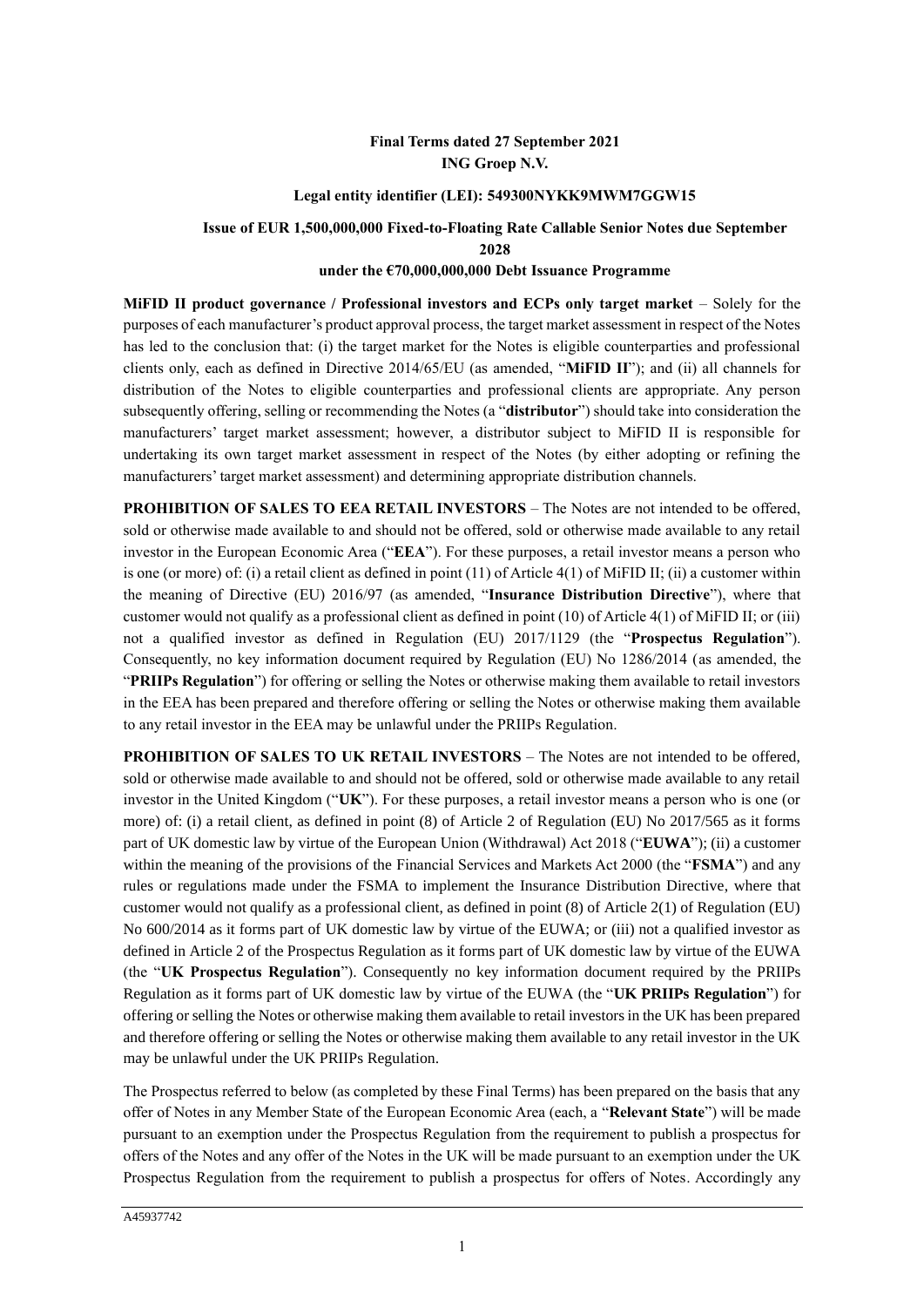person making or intending to make an offer in that Relevant State or the UK of the Notes may only do so in circumstances in which no obligation arises for the Issuer or any Dealer to publish a prospectus pursuant to Article 3 of the Prospectus Regulation (or the UK Prospectus Regulation, as the case may be) or supplement a prospectus pursuant to Article 23 of the Prospectus Regulation (or the UK Prospectus Regulation, as the case may be), in each case, in relation to such offer. Neither the Issuer nor any Dealer has authorised, nor do they authorise, the making of any offer of Notes in any other circumstances.

#### **Part A — Contractual Terms**

These Final Terms have been prepared for the purpose of Article 8 of Regulation (EU) 2017/1129, as amended, and must be read in conjunction with the base prospectus consisting of separate documents (i.e. (i) the securities note dated 26 March 2021 and its supplement(s) (if any) (the "**Securities Note**") and (ii) the registration document of ING Groep N.V. (the "**Issuer**") dated 26 March 2021, and its supplement(s) (if any)) (the "**Registration Document**" and together with the Securities Note, the "**Prospectus**")) pertaining to the  $€70,000,000,000$  Debt Issuance Programme. Terms used herein shall be deemed to be defined as such for the purposes of the Terms and Conditions of the Notes (the "**Conditions**") set forth in the Prospectus. Full information on the Issuer and the offer of the Notes is only available on the basis of the combination of the Prospectus, any supplements thereto and these Final Terms. The Prospectus and any supplements thereto are available for viewing at the Issuer's website (www.ing.com/Investor-relations/Fixed-incomeinformation.htm) and copies may be obtained from ING Groep N.V., c/o ING Bank N.V. at Foppingadreef 7, 1102 BD Amsterdam, The Netherlands.

Prospective investors should carefully consider the section "*Risk Factors*" in the Prospectus.

| 1              | Issuer:                |                                                                                    | ING Groep N.V.                                                                                      |
|----------------|------------------------|------------------------------------------------------------------------------------|-----------------------------------------------------------------------------------------------------|
| $\overline{2}$ | (i)                    | Series Number:                                                                     | 233                                                                                                 |
|                | (ii)                   | Tranche Number:                                                                    | 1                                                                                                   |
|                |                        | (iii) Date on which the Notes will be<br>consolidated and form a single<br>series: | Not Applicable                                                                                      |
| 3              |                        | Specified Currency or Currencies:                                                  | Euro (EUR or $\epsilon$ )                                                                           |
| 4              |                        | <b>Aggregate Nominal Amount:</b>                                                   |                                                                                                     |
|                | (i)                    | Tranche:                                                                           | €1,500,000,000                                                                                      |
|                | (ii)                   | Series:                                                                            | €1,500,000,000                                                                                      |
| 5              | <b>Issue Price:</b>    |                                                                                    | 99.286% of the Aggregate Nominal Amount                                                             |
| 6              | (i)                    | <b>Specified Denominations:</b>                                                    | €100,000                                                                                            |
|                | (ii)                   | <b>Calculation Amount:</b>                                                         | Not Applicable                                                                                      |
| 7              | (i)                    | Issue Date:                                                                        | 29 September 2021                                                                                   |
|                | (ii)                   | <b>Interest Commencement Date:</b>                                                 | <b>Issue Date</b>                                                                                   |
| 8              | Maturity Date:         |                                                                                    | Interest Payment Date falling in or nearest to 29<br>September 2028                                 |
| 9              | <b>Interest Basis:</b> |                                                                                    | 0.375% fixed rate from (and including) the Issue<br>Date to (but excluding) the Optional Redemption |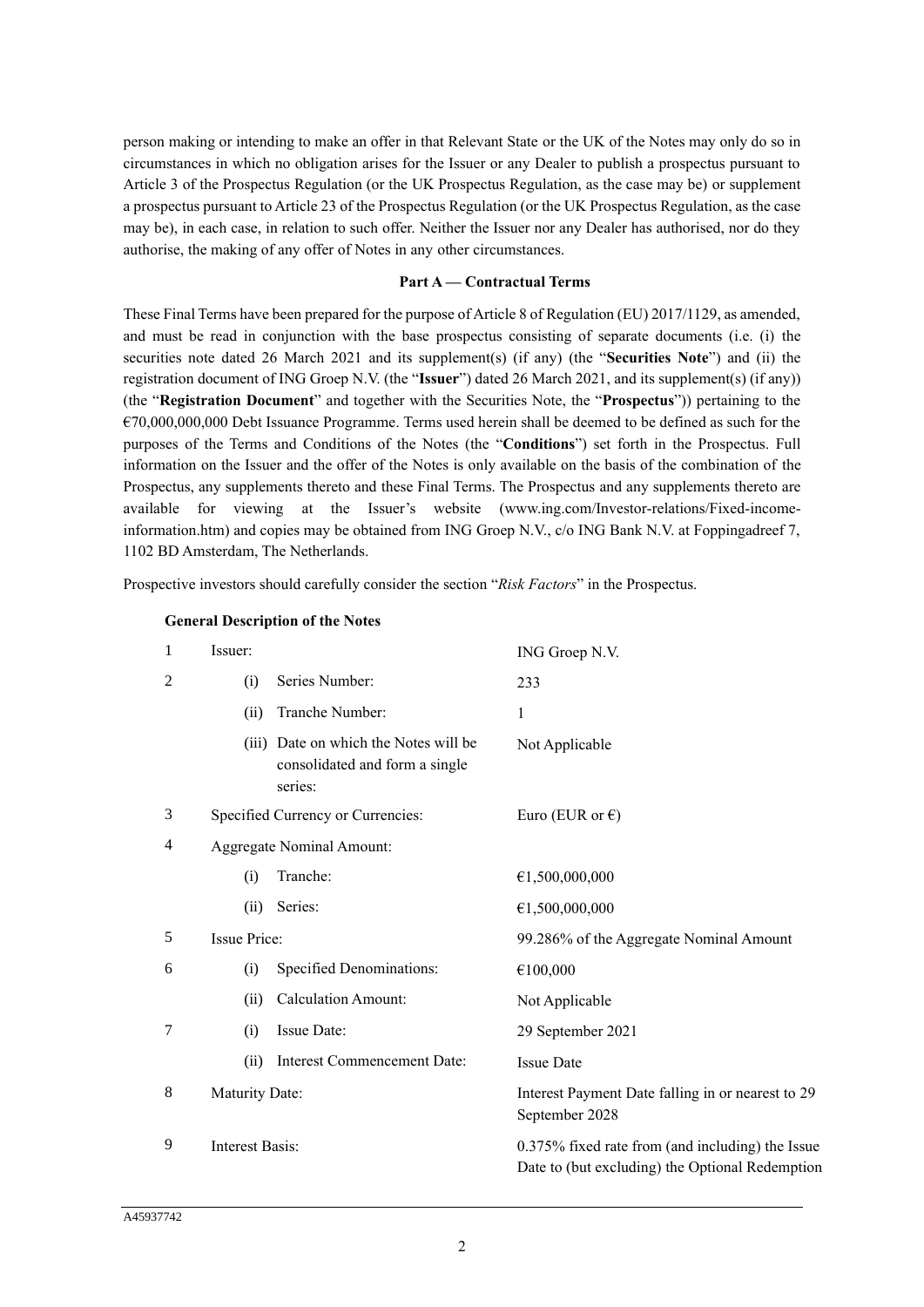|    |                                                                                              | Date (further particulars specified in paragraph 14<br>below)                                                                                                                                  |
|----|----------------------------------------------------------------------------------------------|------------------------------------------------------------------------------------------------------------------------------------------------------------------------------------------------|
|    |                                                                                              | 3 month EURIBOR $+0.700\%$ floating rate from<br>(and including) the Optional Redemption Date to<br>(but excluding) the Maturity Date (further<br>particulars specified in paragraph 15 below) |
| 10 | Redemption/Payment Basis:                                                                    | Subject to any purchase and cancellation or early<br>redemption, the Notes will be redeemed on the<br>Maturity Date at 100% of their Aggregate Nominal<br>Amount.                              |
| 11 | Change of Interest Basis:                                                                    | In accordance with paragraphs 14 and 15 below                                                                                                                                                  |
| 12 | Put/Call Options:                                                                            | Issuer Call<br>(further particulars specified in paragraph 17<br>below)                                                                                                                        |
| 13 | Status of the Notes:<br>(i)<br>$(i)(a)$ Waiver of set-off and Status of the<br>Senior Notes: | Senior<br>Waiver of set-off (Condition 2) applicable.                                                                                                                                          |

# **Provisions relating to Interest (if any) payable**

| 14 |     | <b>Provisions</b> | <b>Fixed Rate Note and Fixed Rate Reset Note</b>                                               | Applicable (in relation to the period from (and<br>including) the Issue Date to (but excluding) the<br>Optional Redemption Date)                                                                                       |  |
|----|-----|-------------------|------------------------------------------------------------------------------------------------|------------------------------------------------------------------------------------------------------------------------------------------------------------------------------------------------------------------------|--|
|    | (a) |                   | Fixed Rate Note provisions:                                                                    | Applicable                                                                                                                                                                                                             |  |
|    |     | (i)               | Rate of Interest:                                                                              | 0.375% per annum payable annually in arrear                                                                                                                                                                            |  |
|    |     | (ii)              | Interest Payment Date(s):                                                                      | 29 September in each year, commencing on 29<br>September 2022, up to and including the Optional<br>Redemption Date, adjusted in accordance with the<br>Business Day Convention specified in sub-<br>paragraph 14(vii). |  |
|    |     |                   | (iii) Fixed Coupon Amount(s):                                                                  | $€375$ per Specified Denomination                                                                                                                                                                                      |  |
|    |     |                   | (iv) Broken Amount(s):                                                                         | Not Applicable                                                                                                                                                                                                         |  |
|    |     | (v)               | Day Count Fraction:                                                                            | Actual/Actual (ICMA)                                                                                                                                                                                                   |  |
|    |     |                   | (vi) Determination Dates:                                                                      | 29 September in each year                                                                                                                                                                                              |  |
|    |     |                   | (vii) Business Day Convention:                                                                 | Following Business Day Convention (Unadjusted)                                                                                                                                                                         |  |
|    |     |                   | (viii) Interest Amount Adjustment:                                                             | Not Applicable                                                                                                                                                                                                         |  |
|    |     |                   | (ix) Additional Business Centre(s):                                                            | No Additional Business Centre(s)                                                                                                                                                                                       |  |
|    |     | (x)               | Party responsible for calculating the<br>Interest Amount(s) (if not the<br>Calculation Agent): | Agent                                                                                                                                                                                                                  |  |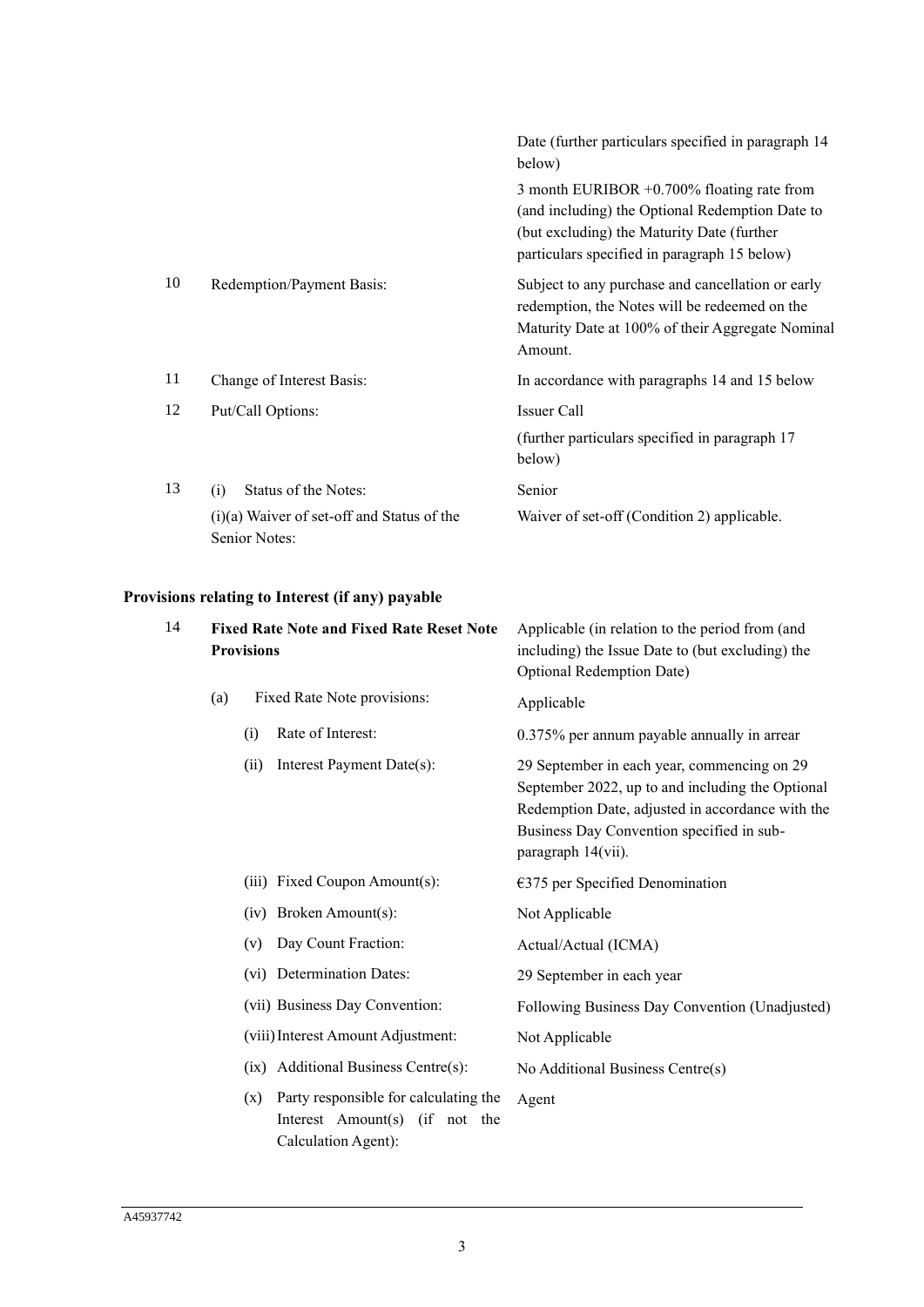|    |     |      | (xi) Other terms relating to the method<br>of calculating interest for Fixed Rate<br>Notes:                                            | None                                                                                                                                                                                                                     |
|----|-----|------|----------------------------------------------------------------------------------------------------------------------------------------|--------------------------------------------------------------------------------------------------------------------------------------------------------------------------------------------------------------------------|
|    | (b) |      | Additional provisions in relation to Fixed<br><b>Rate Reset Notes</b>                                                                  | Not Applicable                                                                                                                                                                                                           |
| 15 |     |      | <b>Floating Rate Note Provisions</b>                                                                                                   | Applicable (in relation to the period from (and<br>including) the Optional Redemption Date to (but<br>excluding) the Maturity Date                                                                                       |
|    |     | (i)  | Specified<br>Period(s)/Specified<br><b>Interest Payment Dates:</b>                                                                     | The Specified Interest Payment Dates are 29<br>December 2027, 29 March 2028, 29 June 2028<br>and 29 September 2028, subject to adjustment in<br>accordance with the Business Day Convention<br>specified in 15(ii) below |
|    |     | (ii) | Business Day Convention:                                                                                                               | Modified Following Business Day Convention<br>(Adjusted)                                                                                                                                                                 |
|    |     |      | (iii) Additional Business Centre(s):                                                                                                   | No Additional Business Centre(s)                                                                                                                                                                                         |
|    |     |      | (iv) Manner in which the Rate of Interest<br>and Interest Amount(s) is/are to be<br>determined:                                        | <b>Screen Rate Determination</b>                                                                                                                                                                                         |
|    |     |      | (v) Party responsible for calculating the<br>of<br>Interest<br>Rate<br>and<br>Interest<br>Amount(s) (if not the Calculation<br>Agent): | Agent                                                                                                                                                                                                                    |
|    |     |      | (vi) ISDA Determination:                                                                                                               | Not Applicable                                                                                                                                                                                                           |
|    |     |      | (vii) Screen Rate Determination:                                                                                                       | Applicable                                                                                                                                                                                                               |
|    |     |      | - Reference Rate:                                                                                                                      | 3 month EURIBOR                                                                                                                                                                                                          |
|    |     |      | Interest Determination Date(s):                                                                                                        | Second TARGET Business Day prior to the first<br>day in each Interest Period                                                                                                                                             |
|    |     |      | - Relevant Screen Page(s):                                                                                                             | Reuters Page EURIBOR01                                                                                                                                                                                                   |
|    |     |      | (viii) Linear Interpolation:                                                                                                           | Not Applicable                                                                                                                                                                                                           |
|    |     |      | $(ix)$ Margin $(s)$ :                                                                                                                  | $+0.700\%$ per annum                                                                                                                                                                                                     |
|    |     | (x)  | Minimum Rate of Interest:                                                                                                              | Not Applicable                                                                                                                                                                                                           |
|    |     |      | (xi) Maximum Rate of Interest:                                                                                                         | Not Applicable                                                                                                                                                                                                           |
|    |     |      | (xii) Day Count Fraction:                                                                                                              | Actual/360                                                                                                                                                                                                               |
|    |     |      | (xiii) Benchmark Discontinuation:                                                                                                      | <b>Benchmark Discontinuation (General)</b>                                                                                                                                                                               |
|    |     |      | (xiv) Pre-Cessation Trigger:                                                                                                           | Applicable                                                                                                                                                                                                               |
|    |     |      |                                                                                                                                        |                                                                                                                                                                                                                          |

# 16 **Zero Coupon Note Provisions** Not Applicable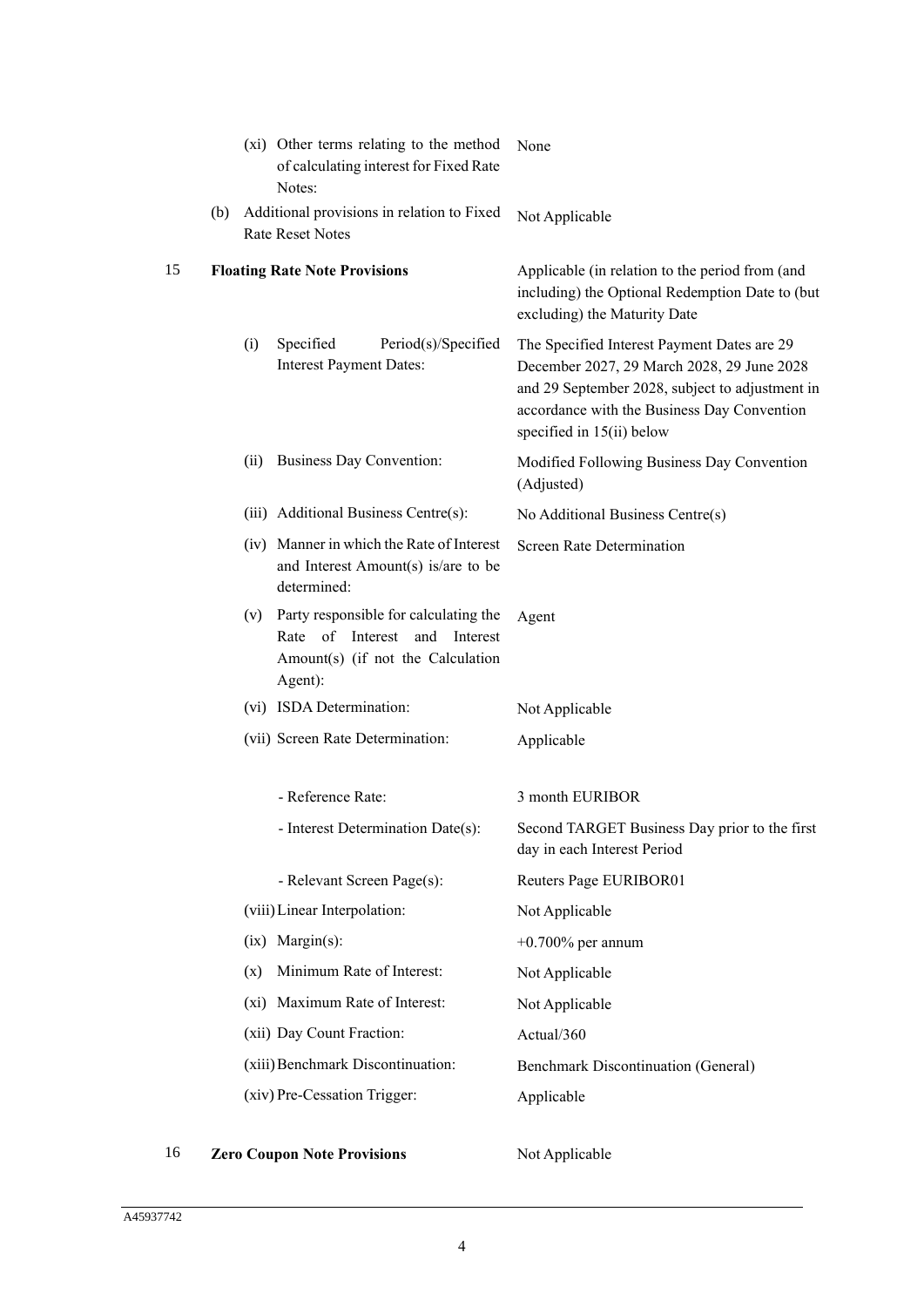# **Provisions relating to Redemption**

| 17 | <b>Issuer Call</b>                                                                                                               | Applicable                                                                                                                                                                                                                            |
|----|----------------------------------------------------------------------------------------------------------------------------------|---------------------------------------------------------------------------------------------------------------------------------------------------------------------------------------------------------------------------------------|
|    | (i)<br>Optional Redemption Date(s):                                                                                              | 29 September 2027                                                                                                                                                                                                                     |
|    | Optional Redemption Amount<br>(ii)<br>of each Note:                                                                              | $€100,000$ per Specified Denomination                                                                                                                                                                                                 |
|    | (iii) If redeemable in part:                                                                                                     | Not Applicable                                                                                                                                                                                                                        |
|    | (iv) Notice period:                                                                                                              | As per Conditions                                                                                                                                                                                                                     |
| 18 | <b>Investor Put</b>                                                                                                              | Not Applicable                                                                                                                                                                                                                        |
| 19 | <b>Regulatory Call</b>                                                                                                           | Not Applicable                                                                                                                                                                                                                        |
| 20 | <b>Loss Absorption Disqualification Call</b>                                                                                     | Applicable                                                                                                                                                                                                                            |
|    | Optional Redemption Amount<br>(i)<br>of each Note:                                                                               | $€100,000$ per Specified Denomination                                                                                                                                                                                                 |
|    | Notice period:<br>(ii)                                                                                                           | As per Conditions                                                                                                                                                                                                                     |
|    | exclusion required<br>$(iii)$ Full<br>or<br>partial exclusion sufficient:                                                        | Partial exclusion sufficient                                                                                                                                                                                                          |
| 21 | <b>Final Redemption Amount of each</b><br>Note:                                                                                  | $€100,000$ per Specified Denomination                                                                                                                                                                                                 |
| 22 | <b>Early Redemption Amount</b>                                                                                                   |                                                                                                                                                                                                                                       |
|    | Early Redemption Amount of<br>(i)<br>Note<br>each<br>payable<br>on<br>redemption for taxation reasons<br>or on event of default: | Condition $6(f)(i)$ applies                                                                                                                                                                                                           |
|    | (ii)<br>Notice period:                                                                                                           | As per Conditions                                                                                                                                                                                                                     |
|    | <b>General Provisions Applicable to the Notes</b>                                                                                |                                                                                                                                                                                                                                       |
| 23 | Form of Notes:                                                                                                                   |                                                                                                                                                                                                                                       |
|    | Form:<br>(i)                                                                                                                     | <b>Bearer Notes:</b>                                                                                                                                                                                                                  |
|    |                                                                                                                                  | Temporary Global Note exchangeable for a<br>Permanent Global Note which is exchangeable for<br>Definitive Notes only on the occurrence of an<br>Exchange Event, subject to mandatory provisions of<br>applicable laws and regulations |
|    | New Global Note:<br>(ii)                                                                                                         | Yes                                                                                                                                                                                                                                   |
| 24 | Additional Financial Centre(s) or other<br>special provisions relating to Payment<br>Dates:                                      | Not Applicable                                                                                                                                                                                                                        |
| 25 | Talons for future Coupons to be attached to<br>Definitive Notes (and dates on which such<br>Talons mature):                      | N <sub>0</sub>                                                                                                                                                                                                                        |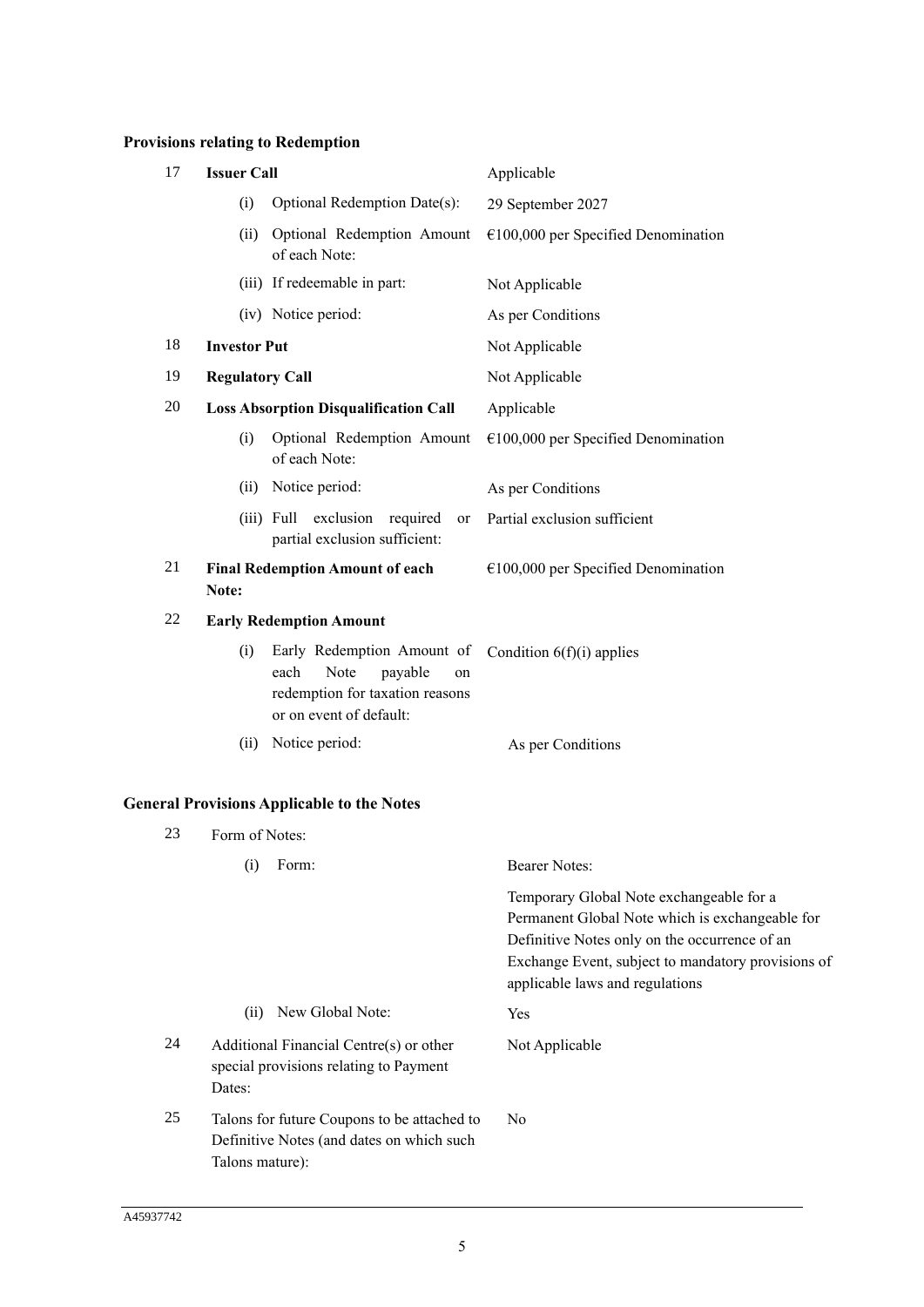# **Responsibility**

The Issuer accepts responsibility for the information contained in these Final Terms. To the best of the knowledge of the Issuer the information contained in these Final Terms is in accordance with the facts and makes no omission likely to affect their import.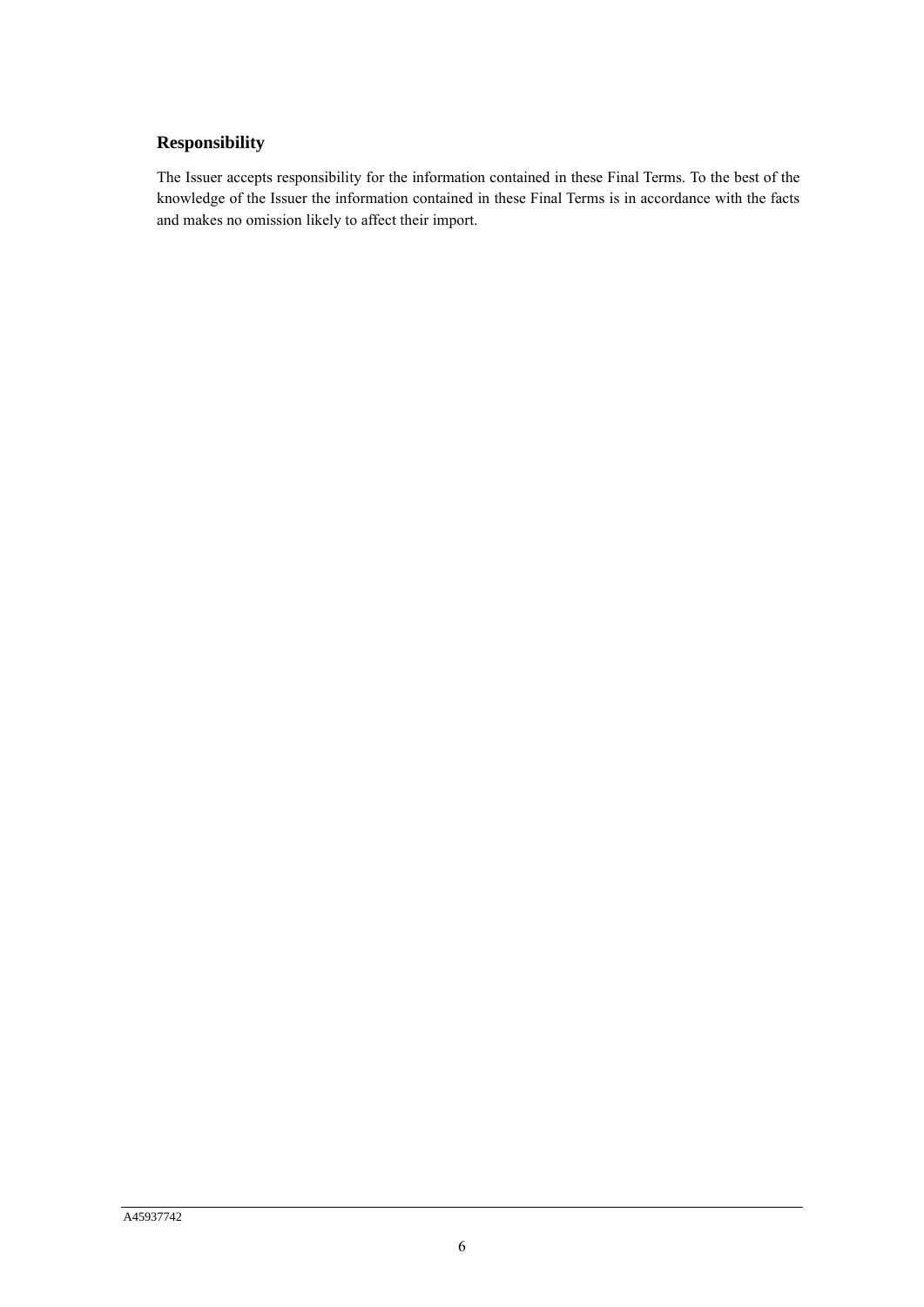Signed on behalf of the Issuer:

By: ....................................................... *Duly authorised*

By: ....................................................... *Duly authorised*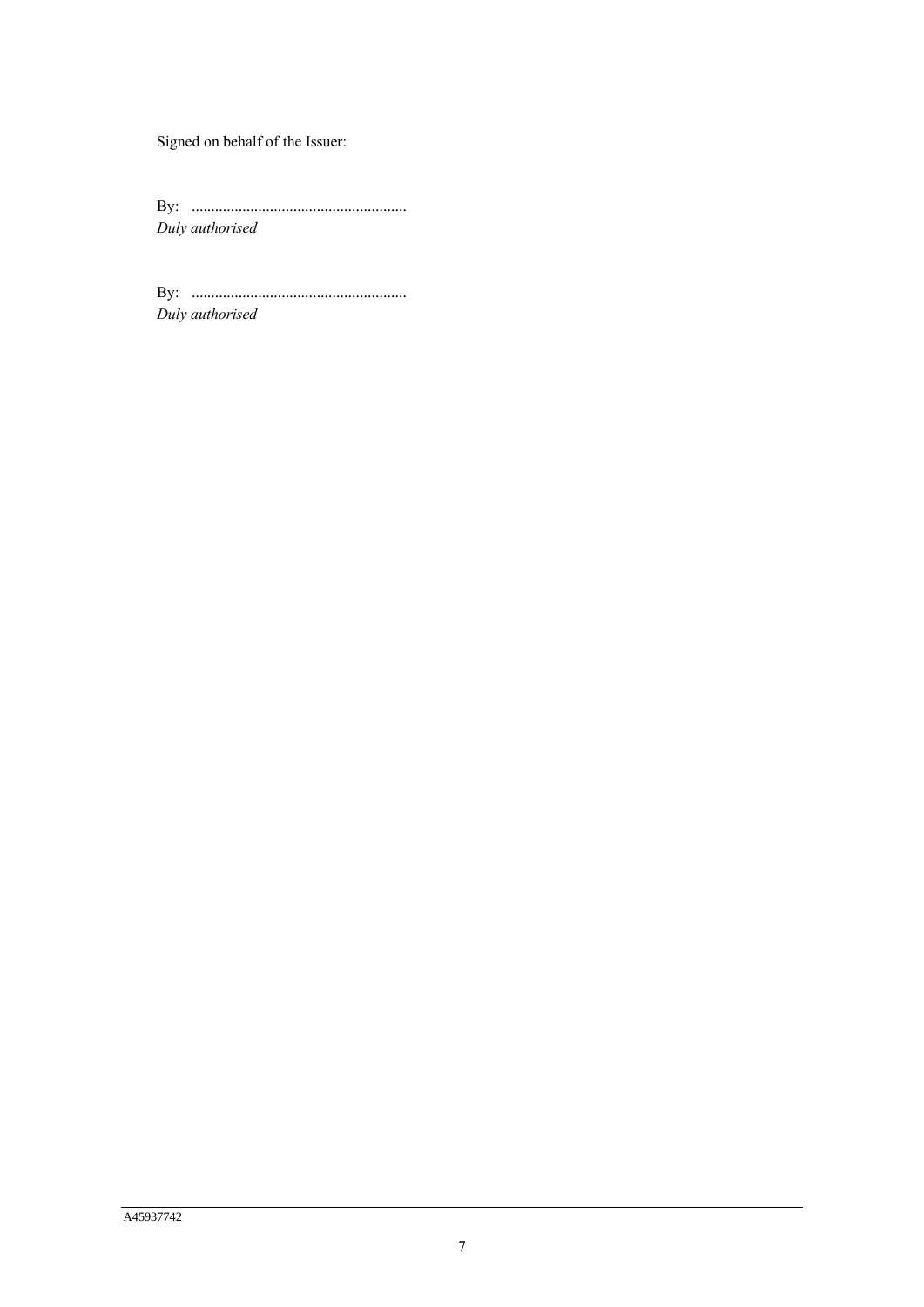### **Part B — Other Information**

# **1 Listing and Trading**

| (i)  | Listing and admission to trading:                              | Application has been made by the Issuer (or on its behalf)<br>for the Notes to be admitted to trading on Euronext<br>Amsterdam with effect from the Issue Date. |
|------|----------------------------------------------------------------|-----------------------------------------------------------------------------------------------------------------------------------------------------------------|
| (ii) | Estimate of total expenses related to<br>admission to trading: | 66.400                                                                                                                                                          |

# **2 Ratings**

| Ratings: | The Notes to be issued have been rated |
|----------|----------------------------------------|
|          | $S\&P: A-$                             |
|          | Moody's: Baa1                          |
|          | Fitch: $A+$                            |
|          |                                        |

## **3 Interests of Natural and Legal Persons involved in the Issue**

Save for any fees payable to the Managers, so far as the Issuer is aware, no person involved in the issue of the Notes has an interest material to the offer. The Managers and their affiliates have engaged, and may in the future engage, in investment banking and/or commercial banking transactions with, and may perform other services for, the Issuer and its affiliates in the ordinary course of business.

## **4 Reasons for the offer and estimated net proceeds**

| (i) Reasons for the offer:   | The net proceeds from the issue of the Notes will be |
|------------------------------|------------------------------------------------------|
|                              | applied by the Issuer for its general corporate      |
|                              | purposes.                                            |
| (ii) Estimated net proceeds: | €1.485,540,000.00                                    |

## **5 Operational Information**

| (i)  | ISIN:                                                                                                                                                                                                                 | XS2390506546   |
|------|-----------------------------------------------------------------------------------------------------------------------------------------------------------------------------------------------------------------------|----------------|
| (ii) | Common Code:                                                                                                                                                                                                          | 239050654      |
|      | (iii) CMU Instrument Number:                                                                                                                                                                                          | Not Applicable |
|      | (iv) Other relevant code:                                                                                                                                                                                             | Not Applicable |
| (v)  | Any clearing system(s) other<br>than Euroclear Bank SA/NV and<br>Clearstream Banking, S.A., the<br>CMU, Euroclear Netherlands<br>and the Depository Trust<br>Company and the relevant<br>$identification number(s)$ : | Not Applicable |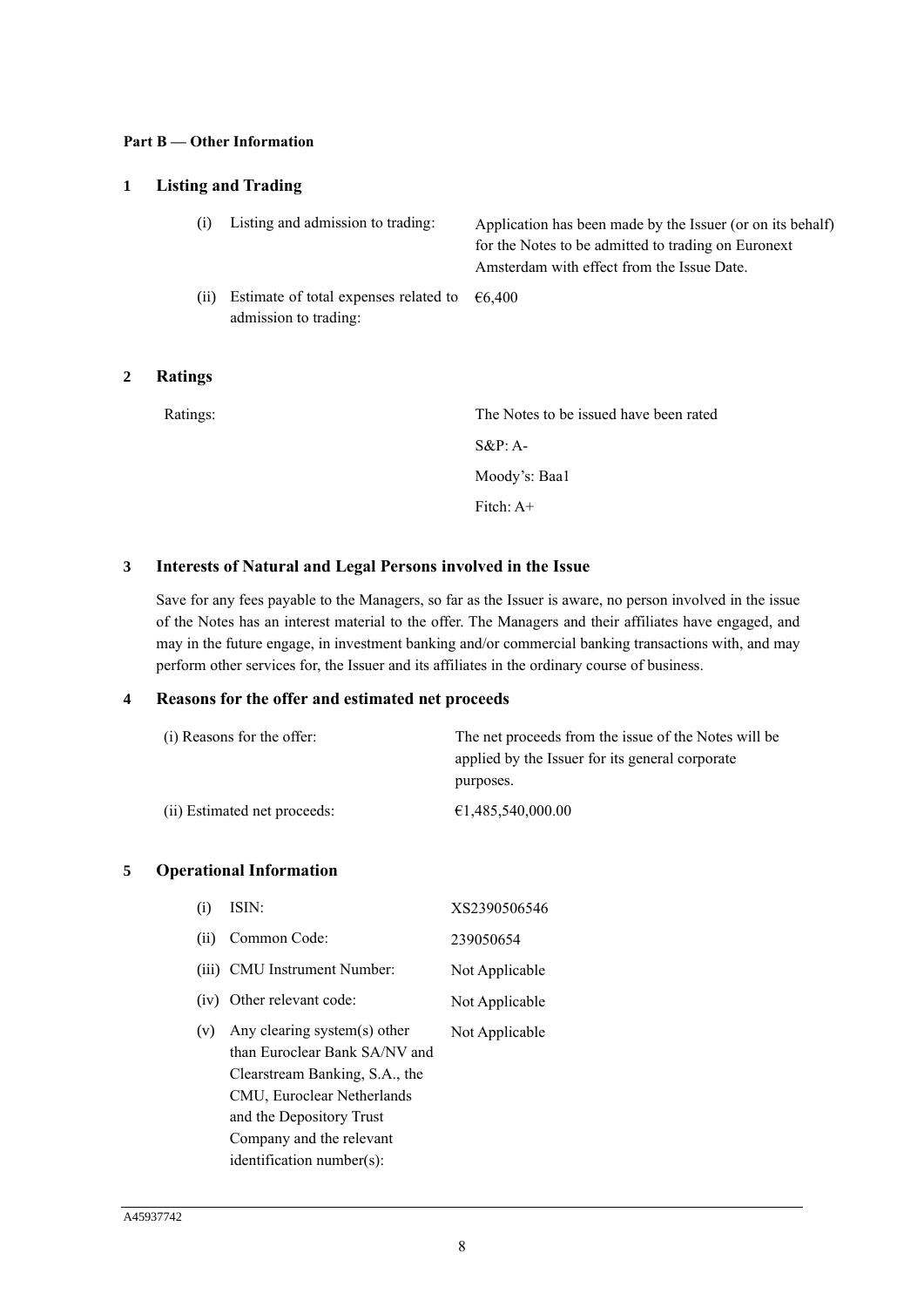|  | (vi) Delivery:                                                                       | Delivery against payment                                                                                                                                                                                                                                                                                                                                                                                                                                                                                                   |
|--|--------------------------------------------------------------------------------------|----------------------------------------------------------------------------------------------------------------------------------------------------------------------------------------------------------------------------------------------------------------------------------------------------------------------------------------------------------------------------------------------------------------------------------------------------------------------------------------------------------------------------|
|  | (vii) Names and addresses of<br>additional Paying Agent(s) (if<br>$any)$ :           | Not Applicable                                                                                                                                                                                                                                                                                                                                                                                                                                                                                                             |
|  | (viii) Name and address of<br>Calculation Agent (if not the<br>Calculation Agent):   | Not Applicable                                                                                                                                                                                                                                                                                                                                                                                                                                                                                                             |
|  | (ix) Intended to be held in a manner<br>which would allow Eurosystem<br>eligibility: | <b>Yes</b><br>Note that the designation "Yes" simply means that the<br>Notes are intended upon issue to be deposited with<br>one of the International Central Securities<br>Depositories as Common Safekeeper and does not<br>necessarily mean that the Notes will be recognised as<br>eligible collateral for Eurosystem monetary policy and<br>intra day credit operations by the Eurosystem either<br>upon issue or at any or all times during their life. Such<br>recognition will depend upon the ECB being satisfied |

# **6 Distribution**

| (i)   | Method of distribution:                                 | Syndicated                                       |
|-------|---------------------------------------------------------|--------------------------------------------------|
| (ii)  | If syndicated, names of Managers:                       | <b>Joint Lead Managers:</b>                      |
|       |                                                         | <b>BNP</b> Paribas                               |
|       |                                                         | Credit Suisse Bank (EUROPE), S.A.                |
|       |                                                         | Deutsche Bank AG                                 |
|       |                                                         | DZ BANK AG Deutsche Zentral-Genossenschaftsbank, |
|       |                                                         | Frankfurt am Main                                |
|       |                                                         | ING Bank N.V.                                    |
|       |                                                         | NatWest Markets N.V.                             |
|       |                                                         | <b>Co-Lead Managers:</b>                         |
|       |                                                         | CaixaBank, S.A.                                  |
|       |                                                         | DekaBank Deutsche Girozentrale                   |
|       |                                                         | Erste Group Bank AG                              |
|       |                                                         | <b>KBC Bank NV</b>                               |
| (iii) | Stabilising Manager(s) (if any):                        | Not Applicable                                   |
| (iv)  | If non-syndicated, name of Dealer:                      | Not Applicable                                   |
| (v)   | Total commission and concession:                        | Not Applicable                                   |
|       | (vi) U.S. Selling Restrictions:                         | Reg. S Compliance Category 2; TEFRA D Rules      |
|       | (vii) ERISA:                                            | Not Applicable                                   |
|       | (viii) Prohibition of Sales to EEA Retail<br>Investors: | Applicable                                       |

that Eurosystem eligibility criteria have been met.